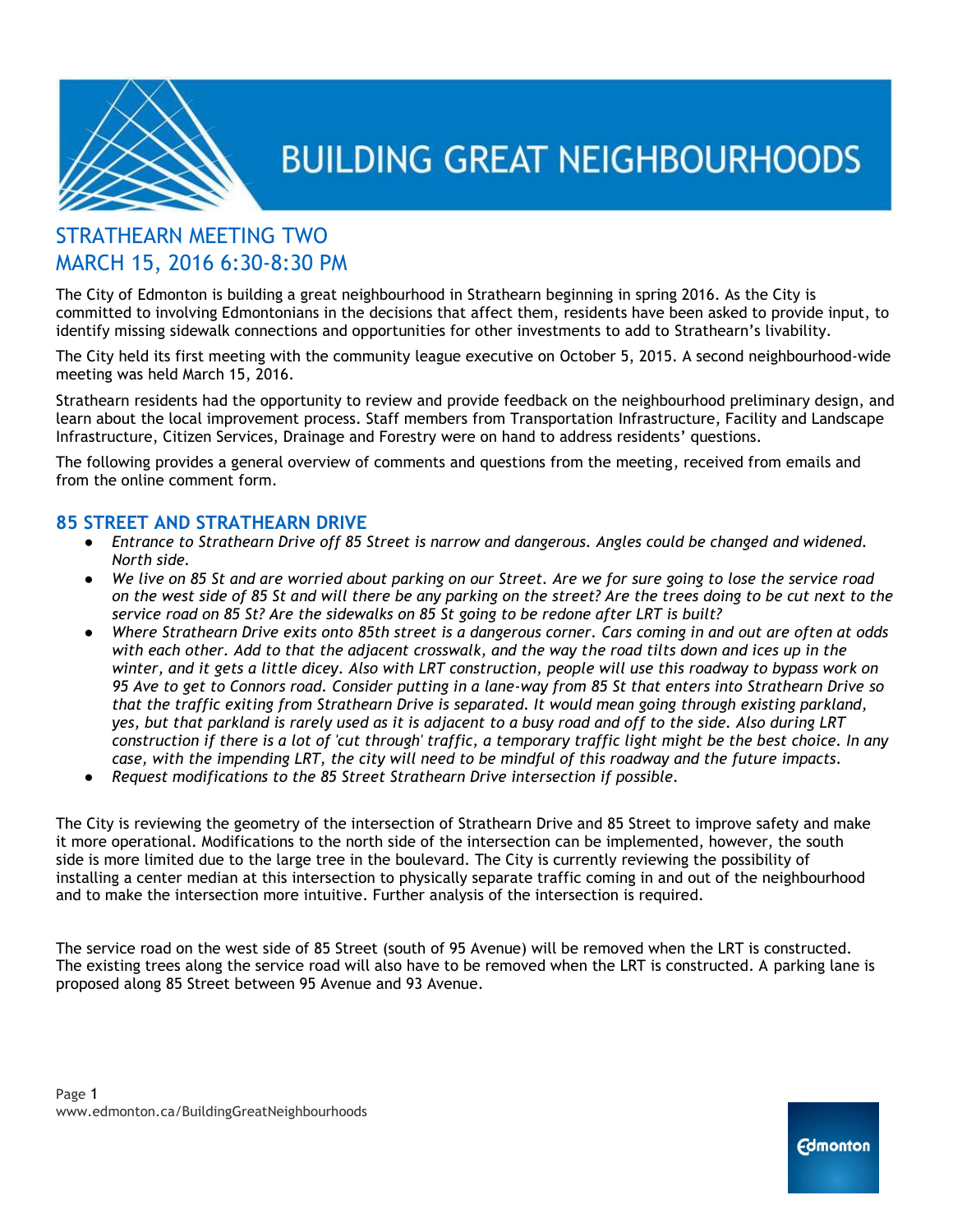

### **86 STREET**

*I* do believe that 86 St is narrow and it would be nice it is is made wider by making the walks a little *narrower. 5 ft to 4 ft wide.*

The existing width of 86 Street can operate as a two-way road with parking on both sides, however, there may be times when opposing traffic will have to wait for each other to go by.

The City proposes to reconstruct 86 Street to its current width and replace the sidewalks with standard 1.5m concrete sidewalks. Unless there are existing constraints around the sidewalks, the City does not support reducing the width of the sidewalk beyond the standard 1.5m width.

#### **ALLEYS**

● *What's the plan for alleys?*

As part of neighbourhood renewal, existing alley lighting will be upgraded to the new LED standard.

The City does not have an alley pavement renewal program in place. Alley maintenance, which includes pothole and patch repairs, is available to preserve existing alleys. A complete alley resurfacing or reconstruction may occur in one of two ways:

- 1. Paved alleys reconstructed/resurfaced as part of utility (ATCO, EPCOR or drainage) restoration. In these situations, the utility pays for the restoration.
- 2. An alley local improvement is petitioned for by benefiting property owners using the local improvement process. The cost of alley renewal is covered 100% by property owners. For more information please visit edmonton.ca/transportation/on\_your\_streets/alley-renewal.aspx or contact 311.

### **BIKE PATH/LANES**

- *Like the bike path on Strathearn Dr.*
- *Bicycle racks are needed.*
- *The only concern I have is with the bike paths which I do not like. Unless it is on the park area of Strathearn Drive not the road.*

The City plans on constructing a new 3.0m shared-use asphalt path just to the north of the Strathearn Drive and Strathearn Crescent. This route is heavily used by pedestrians, as shown by the well-worn path in the grass.

The City is currently reviewing the area to determine if another shared-use path through the park area is feasible (closer to the tree line). Multiple alignments for the shared-use path are being considered, however, additional funding still needs to be secured before the path can be finalized.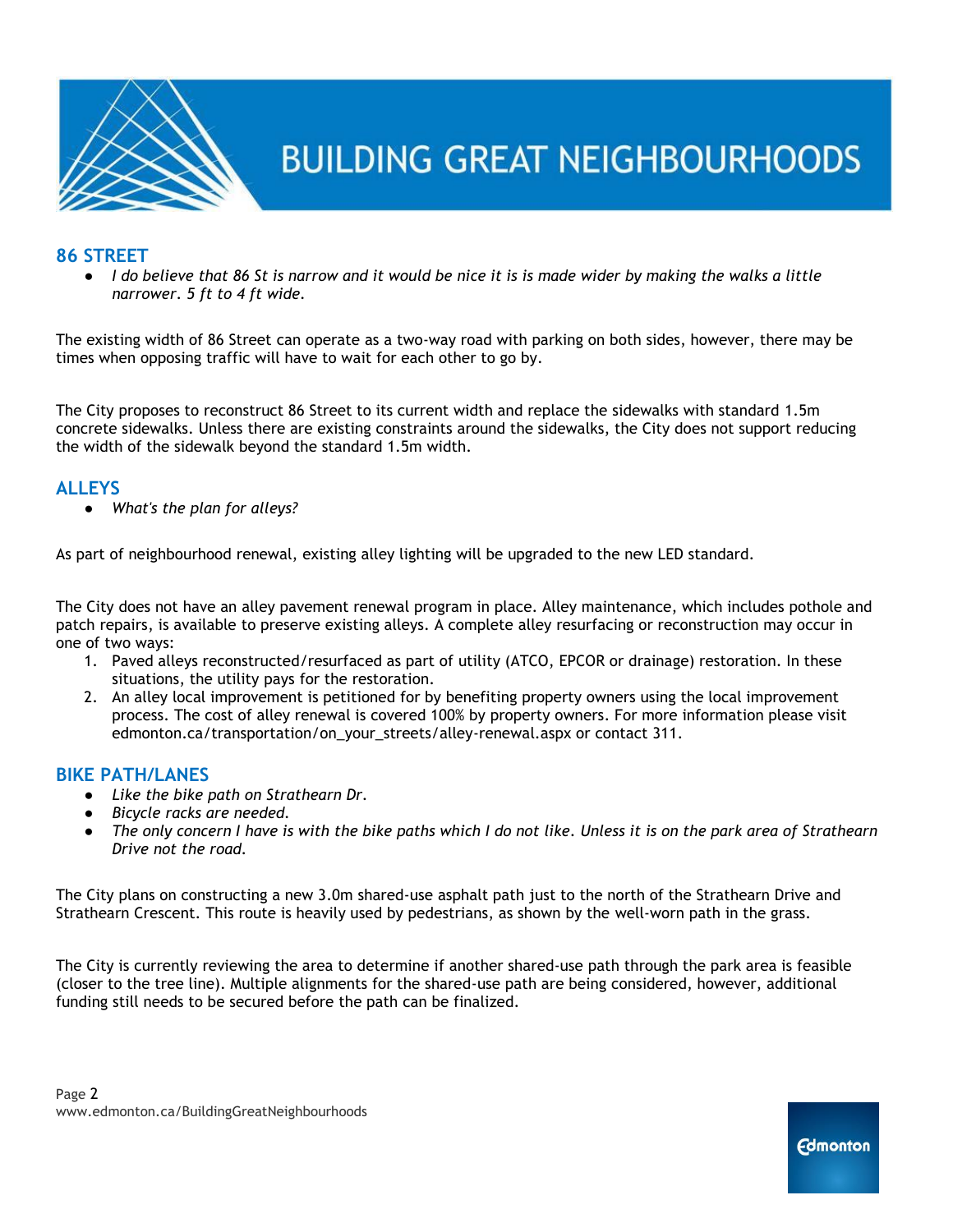

### **CURB EXTENSIONS**  87 STREET AND STRATHEARN DRIVE

*Is there a potential for a curb extension at 87 Street and Strathearn Drive?* 

The City will consider curb extensions for this location and assess if they are appropriate based on pedestrian volumes. A traffic study may also be necessary to determine factors such as vehicle speeds, vehicle volume and number of incidents.

### 91 STREET

● *It is stated on the plan that each of these extensions may eliminate 2 parking stalls. As someone who frequents the businesses along this street, I can attest that parking space is often at a premium...I cannot see why you would take out 4 parking stalls that serve these businesses unless there is some really good reason for doing so. I am assuming that the theory of these curb extensions is that they will promote safety by reducing the crossing distance. But this ignores the fact that there is very little car traffic along 91 Street, except for residents and customers of the businesses.*

Curb extensions promote safety by reducing the pedestrian crossing distance across the intersection. In addition, curb extensions also channelize vehicles and make the interactions safer between cars and pedestrians. The use of angled parking will be optimized to maintain as much parking as possible.

### INTERSECTION OF STRATHEARN DRIVE / 94 STREET / 95 AVENUE

● *I am not sure what the City's latest plan is for this intersection in the LRT plan. But I do know that the City expropriated 3 of the lots shown on the plan, presumably for the purpose of doing substantial changes here. My understanding is that this intersection will no longer exist in its current form, so the curb extension as shown, if it were built, would not last long.*

The LRT track will run on the north side of Connors Road then transitions between the eastbound and westbound lanes of 95 Avenue, largely missing the existing intersection footprint. After the LRT is constructed, the 94 Street intersection will be very similar to its current form. There will be two through lanes with left turn bays in each direction of Connors Road. There will also be a single lane in each direction for 95 Avenue and 94 Street. Left turns from 95 Avenue onto Connors Road will not be permitted in the future.

Access onto Strathearn Drive and Cloverdale Hill will no longer be permitted using Connors Road. A side road connecting 95 Avenue, Strathearn Drive and Cloverdale Hill will be constructed.

The detailed design for the LRT continues to evolve and a representative from the LRT will be available at the next open house to share the most current information.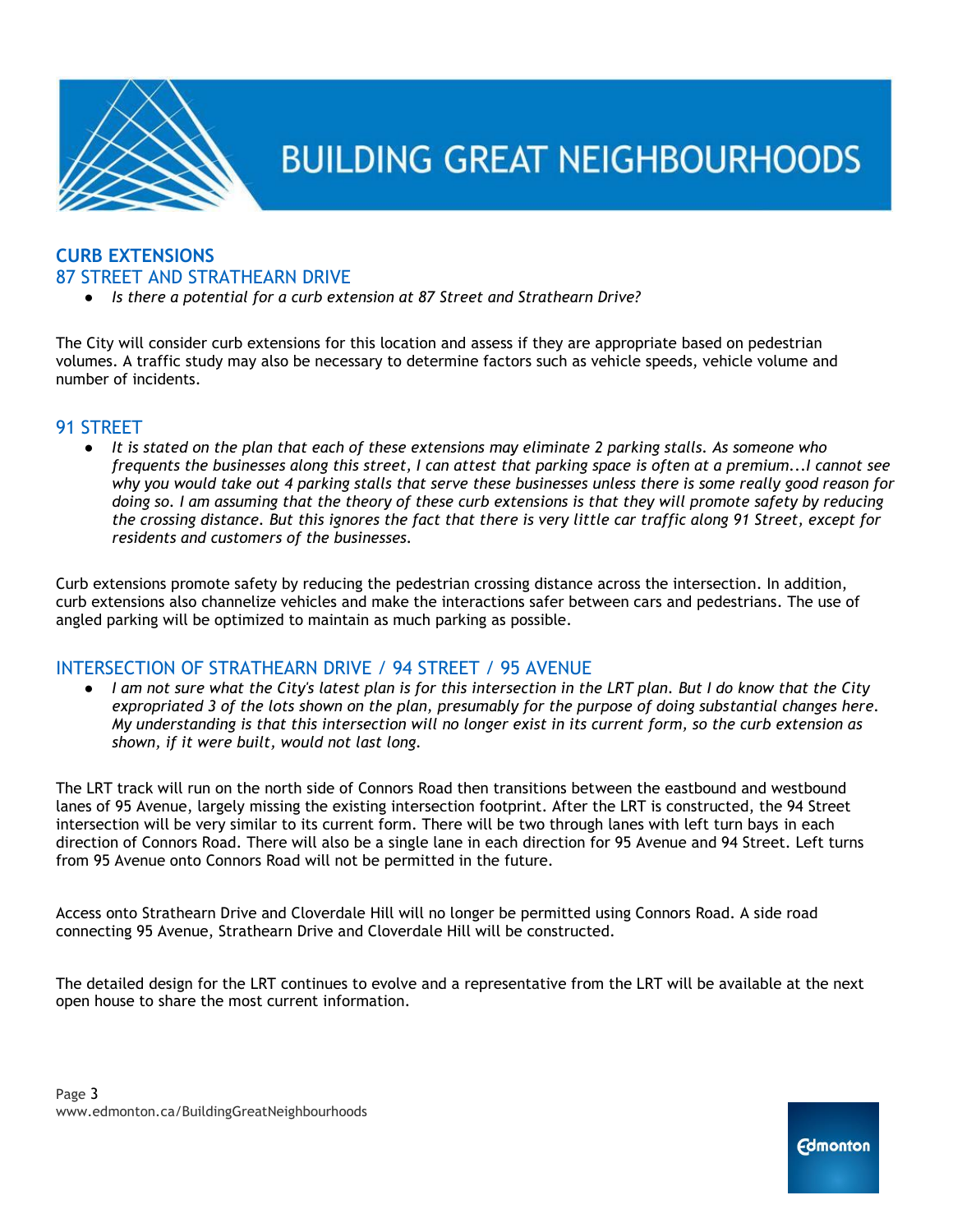

### STRATHEARN DRIVE

● *To mitigate future shortcutting and speeding and reduced walking distances for pedestrians on Strathearn Drive, recommend Curb extensions and raised intersections.*

The City will consider curb extensions and/or raised intersections along Strathearn Drive and assess if they are appropriate.

### **CURB TYPE**

● *Curb style on the inside curve of the northwest corner of Strathearn Crescent: I understand that a square curb will be installed on the park side of the street. I would like to see that a square curb is used on the inside of the curve as well. A few times each winter, we have enough snow to obscure the curve. Even with the existing high curb, people have driven on the west and north sidewalks.* 

Straight face curb and gutter (square curb) will be constructed all along Strathearn Drive / Crescent, both on the park side and on the inside of the curve.

### **ICE BUILD UP AT STRATHEARN DRIVE AND STRATHEARN CRESCENT**

● *The main issue is generally the build up of ice on the Crescent street north of the intersection that also spreads ice into the Drive. New homes are causing more ice to build up in the street...The most promising solution appears to be installing a new storm drain where the west alley enters the Crescent.* 

During the detailed design process, the City will review the road grades and drainage to determine if a new catch basin is necessary.

### **ISLAND AT 93 AVENUE AND 89 STREET; WIDENING OF 93 AVENUE; WIDENING OF SIDEWALKS AROUND ECOLE PUBLIQUE GABRIELLE-ROY**

● *Our concerns: 1. Safety of children, elderly and pets along 89 Street, 87 Street and 93 Avenue. 2. Safety of students of Ecole Publique Gabrielle-Roy school. 3. Existing and increased traffic in the area. 4. Safety of the roots of mature trees in the area. 5. Budget. 6. Functionality of the proposed island. 7. Esthetic appearance of the neighbourhood. Our proposed solution: Re-location of the school busses loading I off-loading zone north of Ecole Publique Gabrielle-Roy school and south of 95th Avenue and proposed Valley LRT line. Construction of the new walkway from the loading I off-loading zone to the school. Re-location will solve all listed above concerns.*

Safety of the intersection will be improved by reducing the crossing distance for pedestrians and will offer a refuge area when crossing the road. The northbound right turn from 89 Street to 93 Avenue will be converted to a one-way, however, parking will remain on the southeast side of the road.

To allow school buses more room to drop-off and pick-up students from the school, the City proposes to widen 93 Avenue (87 Street to 89 Street) and increase the width of the sidewalk. The tree roots will be airspaded in the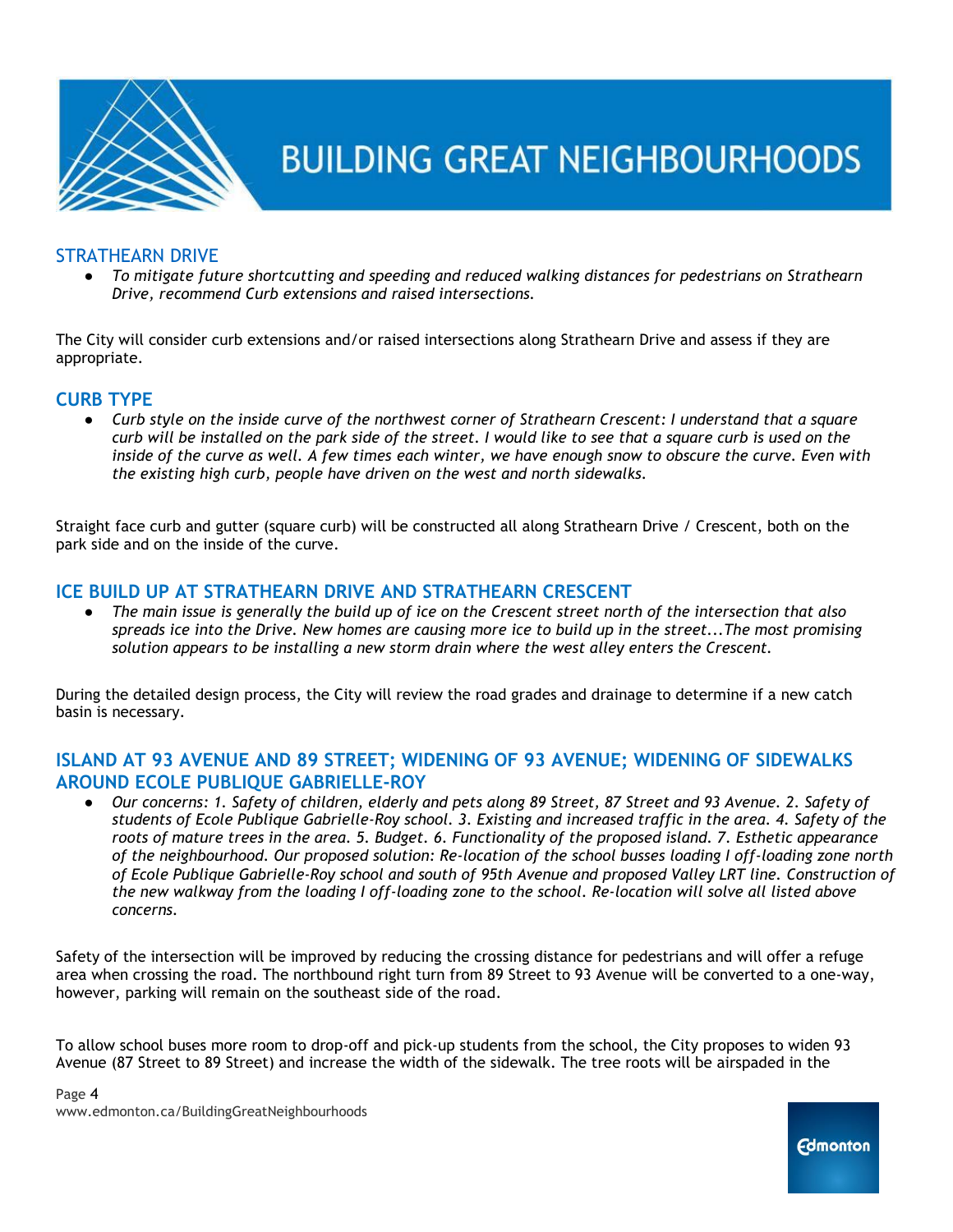

summer, when school is out, to determine exactly how much the road/sidewalk can be widened without impacting the tree roots.

The radius of the northeast corner of 93 Avenue and 89 Street will be increased to allow westbound buses more room to turn right on 89 Street. Essentially, this means that the northeast corner will be wider so that buses do not have to swing around the corner as much as they currently do.

Ecole Publique Gabrielle Roy has designated the drop-off zone for students along 93 Avenue (87 Street to 89 Street) and along 89 Street (93 Avenue to the north access) due to its close proximity to the school. The location offers the most ideal location for students to access the school.

This intersection modification is included within the overall conceptual budget of \$20 million.

### **LANDSCAPING**

● *Concerned over damage to my landscaping on my front yard.*

Re-landscaping of disturbed areas to City specifications is included in sidewalk renewal. If you have specific landscaping concerns, such as an underground sprinkler system, plants, garden rocks or something similar, the City and the contractor will work with you to address these features.

### **LOCAL IMPROVEMENTS**

- *LI assessment question: LRT 100% vs Urban Renewal 50/50*
- *Hate all the decorative light designs.*
- *If there are no streetlights on your street that are also in your community, the house SHOULD NOT be required to pay upgrade fees.*
- *Being a pensioner I am already feeling the strain of paying increased taxes, insurance and utilities where do you propose I find the extra money for this?*
- *If the entire community doesn't agree to decorative lighting, I think Strathearn Drive and Strathearn Crescent should be allowed to proceed on their own. The area hosts many tourists and functions.*
- *I wish to register my note against the proposed new street light standards for the neighbourhood. Increasing property taxes make it difficult for me as a retired pensioner.*
- *I would like to be able to solicit quotes myself for the sidewalk replacement, as the cost shared price is ridiculous... \$7000 for 5ft of 4 ft wide and 6-8 inches of concrete for 50 ft is not \$7000 including removal. As a homeowner, I should be able to receive 3 quotes and hand over to city to have the work done with the quote I choose with warranty.*

Local improvements, which may be made as part of your neighbourhood's renewal, are construction projects undertaken near or adjacent to your property that City Council considers of greater benefit to your area than to the municipality as a whole. Since you and your neighbours receive the most benefit from these local improvements, the City shares the cost with you.

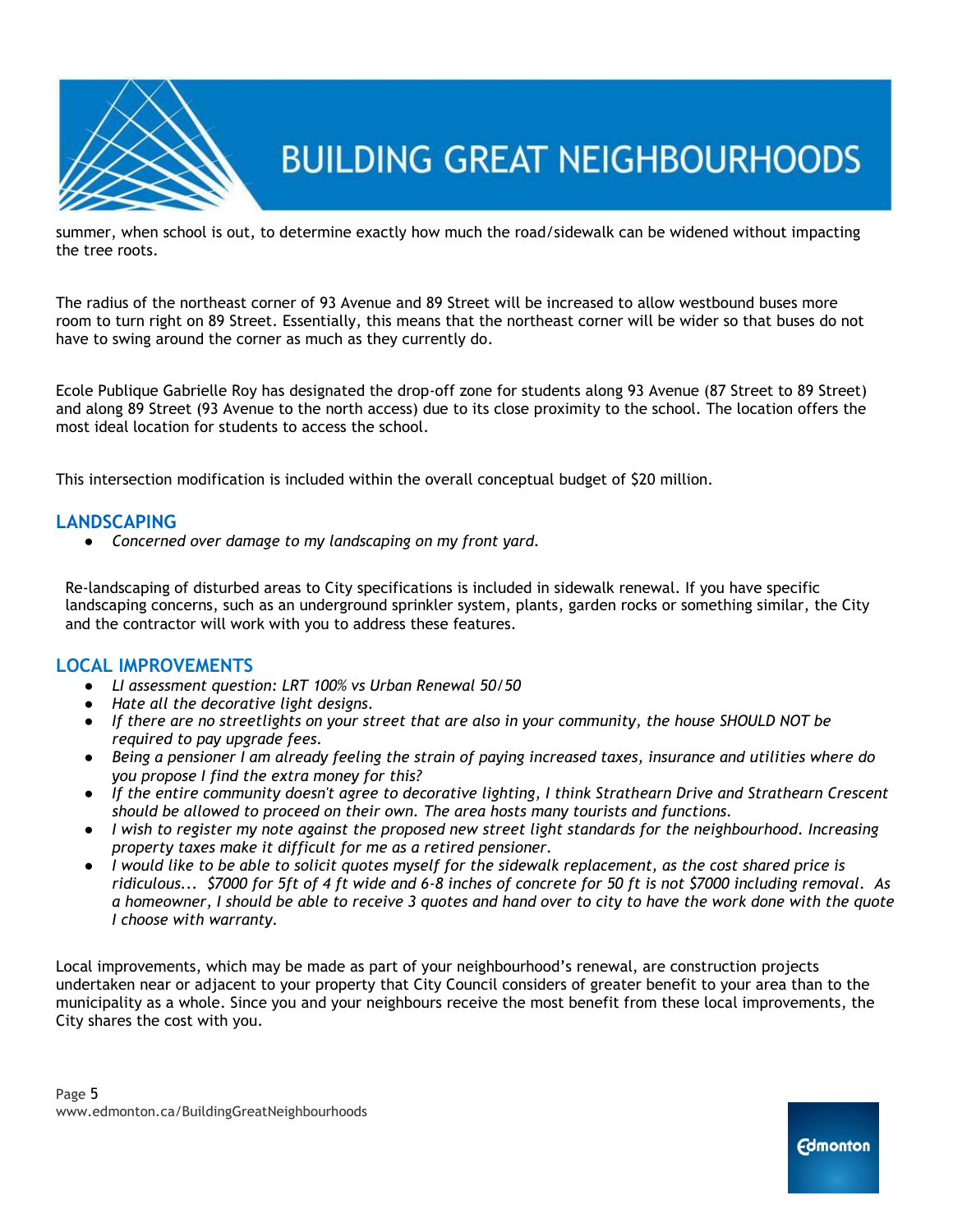

Local improvements are paid for in whole or in part by the property owners in one of two ways:

- **1. Lump sum payment**: One-time full cost payment.
- **2. Amortized payment**: The cost is paid for gradually on your yearly property taxes (includes interest charges). The tax stays with your property; if you sell, the next owner will continue to pay the balance.

Properties that do not have streetlights on their street (e.g. westside of 85 Street between 90 Avenue and 96 Avenue) will not be required to pay for the decorative street lighting upgrade fee (if the community chooses to go with decorative streetlights).

Learn more at edmonton.ca/localimprovements

### DECORATIVE STREETLIGHTS

The City covers the full cost to replace all streetlights with standard galvanized steel poles, LED lights and street address blades.

Communities can elect to pay for decorative streetlights as a local improvement. This process is the responsibility of your community. In Strathearn, this process is being coordinated by the Community League. Please contact them for more information. Their contact information may be found at http://www.strathearncommunityleague.org/

### **MEETING FORMAT**

- *I believe it is a poor format to NOT allow or have planned an open question and answer moderated session after the presentation. The City shows a lack of truly wanting community feedback/concerns. This truly felt like a Project Managers checkmark as public consultation requirement done - move on.*
- *Provide a map to reference from when discussing changes. Formal Q&A is a good idea.*
- *Wish that questions from public could have been addressed. Could have been bigger pictures. Difficulty getting access that why if each area could have fielded questions that may have been more helpful.*
- *Can details about each decision about my community improvements be found on the city's website? I find in public meetings the details are lost and a website can offer those at our convenience.*
- *You should allow / plan 15-20 minutes of Q & A in open forum following the presentation.*
- *Enjoyed the info, sorry for the loud mouths.*
- I am unimpressed with the format/structure of this meeting. I believe that the City does not welcome *community involvement. They shut down public forum questions and pursue their limited self-interests; they do not live in our community and their jobs are dependent on force-feeding us thei point of view. This meeting should have had an open-forum after the presentation. That is democracy. That is also the only way a presentation can take place without disruption. After attending these City sponsored meetings for more than 8 years, I truly believe that City employees and Project leaders do not want to hear from the community whose lives they affect. It is simply a public relations ploy.*
- *Thanks also for politely keeping people from airing their individual gripes!*
- *The process of not allowing questions from the floor is very poor. It may no be intended but feels like it is being pushed through without adequate community input.*
- *The roadway and sidewalks modification document/drawing has the "blown‐up" pictures which are helpful but then this covers up roads/sidewalks underneath which can't be reviewed by citizens. Would suggest including an "uncovered" version in the document packages.*
- *I* would have liked to have a Q and A at the end of the presentation. I'm sure many of us have the same *questions and it would have been a great way to get answers rather than all of us asking the same questions*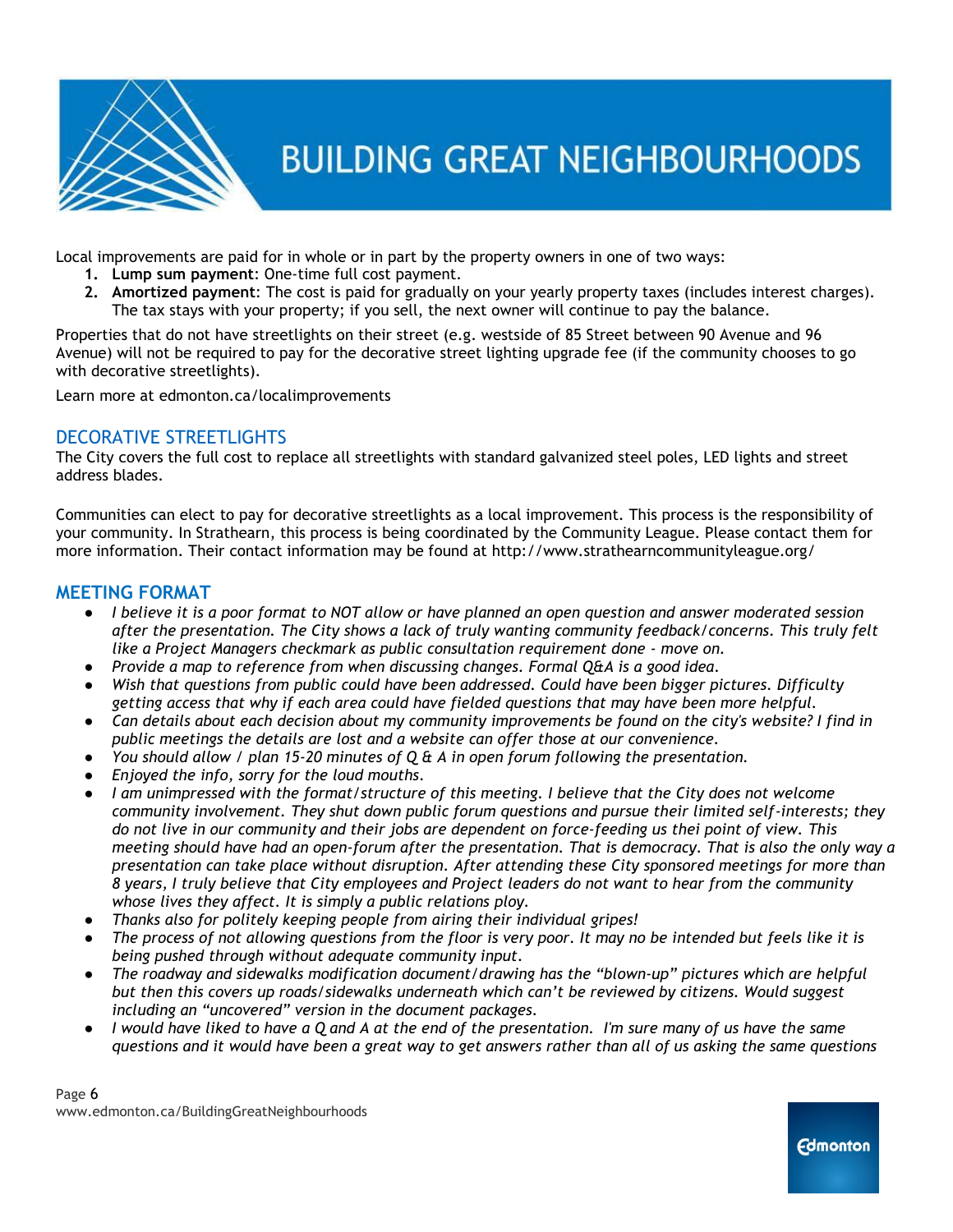

*and probably getting slightly different answers from the representatives at each display. This would have avoided unwanted interruption of the meeting.*

City staff from various departments are available to answer questions during the meeting. Previously, we held Q&A sessions after presentations and found that this approach only allowed for a small number of questions from a few people. By making a number of subject matter experts available to answer questions after the presentation, we can answer more individual questions and also address specific questions that residents and property owners may have.

### **PARKING**

● *Is there any plan for a public parking area for Montgomery Place?*

Neighbourhood Renewal does not plan on adding additional public parking for Montgomery Place. However, the existing loading zone will be reconstructed at the same location.

### **STRATHEARN DRIVE SHARED-USE PATH**

- *Love the Strathearn Drive multi-use trail. Be sure to put switchback for valley access so the cyclists/pedestrians don't have to double-back and cross LRT line twice.*
- *It would be nice if the shared use path along Strathearn Dr/Cr ran along (or close) to the treeline in the park and crossed Strathearn Park to connect with the 98 Ave traffic circle (replace old, beaten concrete path).*
- *Strathearn Drive foot path -> can you add in closer to the park benches. There's already a natural path made there.*
- *Another path perhaps by the Silver Heights Park?*
- *Add benches along new walkway/bicycle paths. Some exist now but more needed.*
- *Shared use trail should run through Strathearn Park closer to the ravine/valley side of the park rather than beside the road. This is where most people walk & cycle now.*
- *The walking route in Strathearn Park should parallel the tree line and not the street.*
- *I like the shared use path on Strathearn Drive. Will the city clear the snow on this path? Lots of dog walkers there - so please provide lots of garbage cans. Please consider moving the 3 meter shared use path to the northside by the trees - we have noticed most people walk there. You can see that in the photos that were at the presentation.*
- *It would be nice if the path on Strathearn Dr went to the corner of 85 St / 96 Ave.*
- *This is described as a 3.0m asphalt shared- use path. I presume that this is really intended to be a bike path, since the current surface (grass) is entirely suitable for walking and other such activities...Rather than making things safer, I suspect that a paved bike path is more likely to create an opportunity for collisions between bikes and other users of the park, particularly where the park narrows towards the southwest end, which is also where it has the largest amount of foot traffic. But my main concern with the proposed path is its northwest terminus... the terminus is immediately within a couple of meters of our driveway. If the bike path comes to be heavily used, ending it so close to a driveway would raise safety concerns. Therefore, if the path is built, I I suggest that its terminus be made at least 20 meters back up the Drive to the northeast.*
- *I overheard numerous people tell planners that the need and preference was much greater for a path through the park instead of along the street, but their requests were dismissed because it was out of the work area. I think the planners for the upgrade need to reconsider our concerns, and collectively plan to meet a higher level need of the community. In the past few years. except for the current winter, the ad hoc foot path through the park has been plowed by the City...I wonder why the path wasn't plowed this past fall?*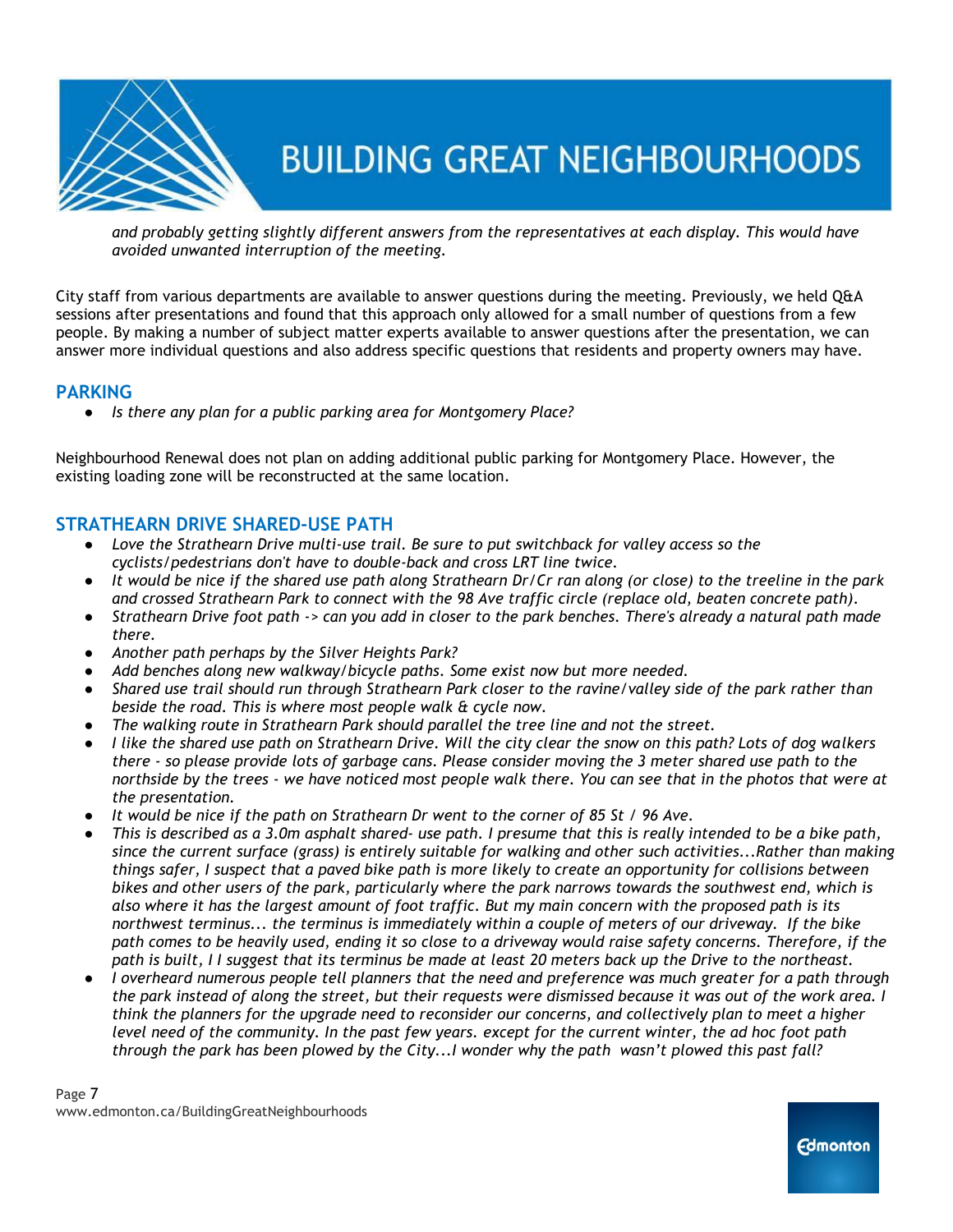

- *I am unaware of a sidewalk/path being built directly adjacent to the street in other river front parks unless there is a strip of grass between the path and curb, or the snow is graded to the curb and then hauled away .*  We will have a new sidewalk on the south side of the Drive and Crescent and the old sidewalk is well *maintained by home owners; so walking along these streets in winter is not a real issue. This sidewalk isn't meeting the desires of the neighbourhood and there are other serious problems with the idea as well.*
- *Maintaining a wide path on the park side of the street will require a commitment to do more snow removal to keep it open. Hence, I am strongly opposed to the path along the Street and Crescent unless there is a commitment to do, which would be more costly than currently done. Overall, I think that the proposed path next to the streets is a waste of good tax dollars and shows a lack of coordination and collective vision within city departments.*
- *Preferably SUP will be moved closer to tree line, but in current location hopefully it is far enough back from curb to prevent windrows from road snow clearing pushing onto trail?*
- Is there a reason why the SUP does not follow the grass path closer to the tree line? This is the path that most *users use as it is preferred to be enjoying the green space, nature, as opposed to just using a path next to a road. There is already the sidewalk on the other side of the road if someone wants to walk near the roadway under lighting. Hopefully this is not due to the fact that it requires going out of the road right of way. Just need to coordinate with Parks. Trails near the tree line are much more enjoyable and they wind along the tree line (but safe distance to prevent erosion) and are what is commonly found in other neighbourhoods such as Forest Heights, Fulton Place, Capilano that have a similar green space fronting the river valley. There are also existing benches and view points that the trail would connect with if it went closer to tree line.*
- *If a new SUP is going to be installed in Strathearn, then the existing trails in Strathearn Park should be upgraded to ensure a continuous and safe trail.*
- *Suggestions: a. a couple picnic tables in green space along Strathearn Drive, overlooking downtown. b. River Valley Trail Map on posts at each end of SUP (east and west) to show how users can continue on the trail systems or sidewalks. c. A bike fixit type of station along new SUP. Similar to Dero Fixit as installed all around Canmore. Suggest locating at staircase where there is a bench and light already. Possibly add a couple bike racks here as well to prop up bikes for those wanting to stop, take a break, run some stairs, etc.*
- *The City plans indicate an asphalt pathway will be placed along Strathearn Drive and Strathearn Crescent. It makes more sense for the pathway to follow along the top of the tree line (as opposed to the roadway) where the existing 'goatpath' is today. Also, if the pathways are beside the Drive and the Crescent it would get covered with snow every time the road is snowplowed, because that is where the piles of snow are pushed.*
- *The City has proposed that an asphalt bike/walking/running trail will be placed on the north side of Strathearn Drive and Strathearn Crescent. If the trail is built directly beside Strathearn Drive and Crescent it would be covered by snow in the winter when the City plows the roads as the windrow is pushed to the north side of the road. It would make more sense to have the trail follow along the top of the tree line (as opposed to the roadway) where a 'goatpath' already exists.*
- *Request that SUP be relocated or an additional SUP be constructed along the top-of-bank.*

The City plans on constructing a new 3.0m shared-use asphalt path just to the north of Strathearn Drive and Strathearn Crescent, from 85 Street to Connors Road (Neighbourhood Renewal is currently working with LRT Design and Construction to determine the best way to connect the shared-use path to Connors Road). This route is heavily used by pedestrians, as shown by the well worn path in the grass. The northwest terminus of the shared-use path is currently being reviewed and will take into consideration the proximity to existing driveways.

The proposed shared-use path adjacent to the road will be separated by a grass boulevard. The width of the boulevard will be approximately 2.25m, however, it will vary in some locations. The grass boulevard will also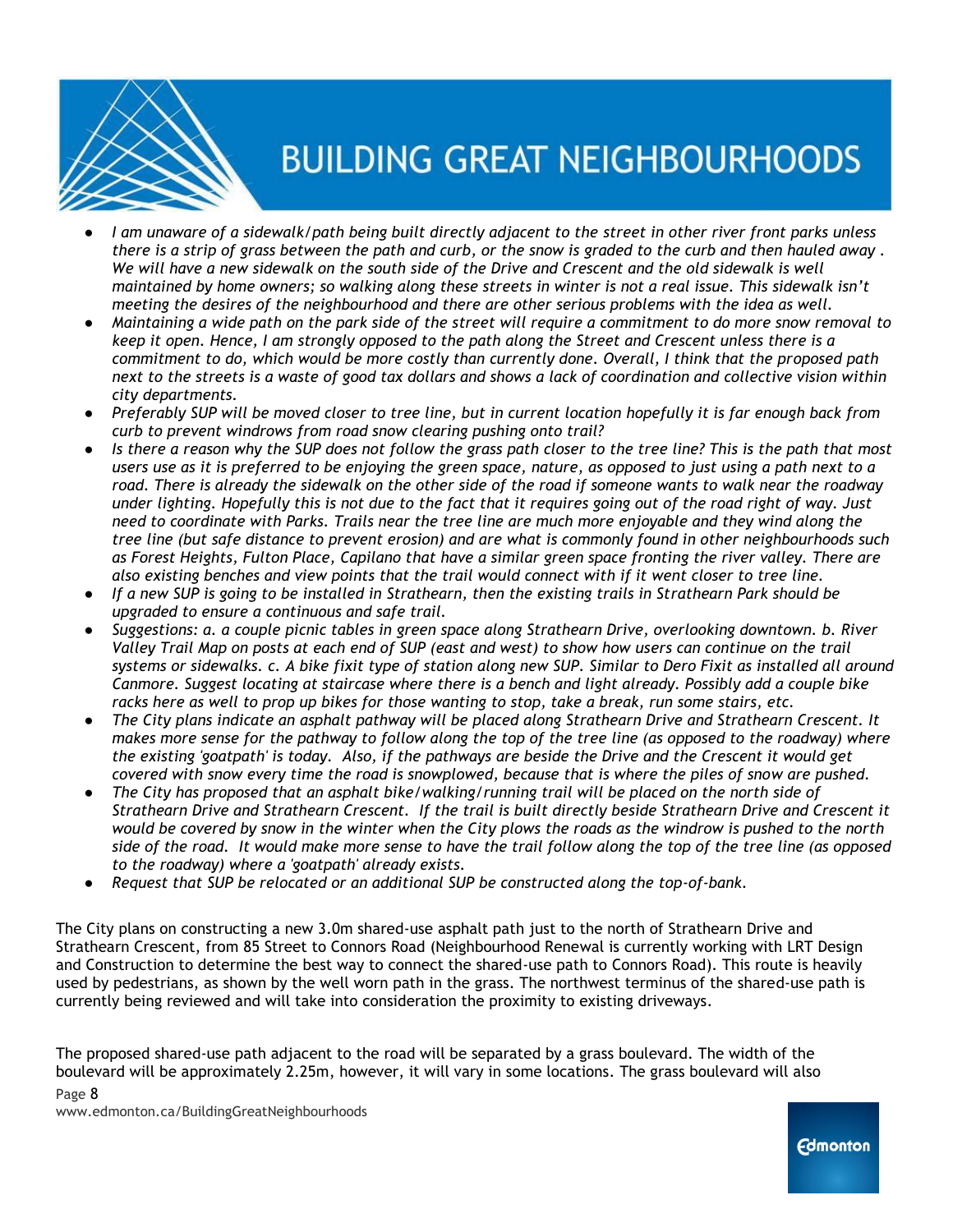

provide a location for snow to be stored when the roads are cleared. The City will clear the snow off the shared-use path.

The City is currently reviewing the area to determine if a different alignment of the shared-use path through the park area is feasible (closer to the tree line). Various alignment options for the shared-use path are being considered; however, additional funding still needs to be secured before the path can be finalized.

The existing trails in Strathearn Park (between Strathearn Drive and the 98 Avenue Traffic Circle) are currently under review. The City is awaiting approval of funding before the trails can be replaced as part of the Strathearn Neighbourhood Renewal Project.

There are many benches along the green space near Strathearn Drive. At this time, there are no plans to add any additional benches.

### **STRATHEARN PARK**

- *Resurface walkways in Strathearn Park.*
- *We do not think the addition of picnic tables is warranted for Strathearn Drive or Strathearn Cres. It would mean more garbage cans (and garbage) that wouldn't get picked up. The benches are fine. Speaking of benches, the benches as placed are starting to look directly at bush (instead of the lovely city/valley view) since the City has neglected to clear areas that it used to. Perhaps that could be rectified.*
- *Trash containers. Lots of walkers/joggers in our neighbourhood.*
- *I would like to see Strathearn be more walkable. Currently, there is no easy access to Strathearn Park (north of Strathearn Crescent) from 95 ave due to the old Strathearn Apartments property. One must either walk north on 90 Street or go all the way to 87 Street. Would like to see north / south walking path.*
- In the past, the city used to clear snow to create a walking path in Strathearn Park in the winter. They *have stopped doing so the past few years which has made it difficult for people to walk and enjoy the beautiful view of the river valley on the north edge of the park. I would like to see a walking path on the north edge of strathearn park, away from the street. Something that would get plowed in the winter - a service that newly developed communities with little to no population yet are receiving. Please provide our long established neighbourhood with the same opportunities for walking safely. If having both a walking path on the northern end of the park and the cycling path on the southern end of the park is not feasible, consider making one path on the northern side for both cyclists and pedestrians rather than on the southern side.*

The City is currently reviewing the area for possible improvements. Implementation of any improvements are pending City funding and approvals and will be shared at the next open house.

### **STRATHEARN CRESCENT PATHWAYS**

The pathways at the east end of Strathearn Crescent need to be replaced to get to the traffic circle at the *top of 98 Ave.*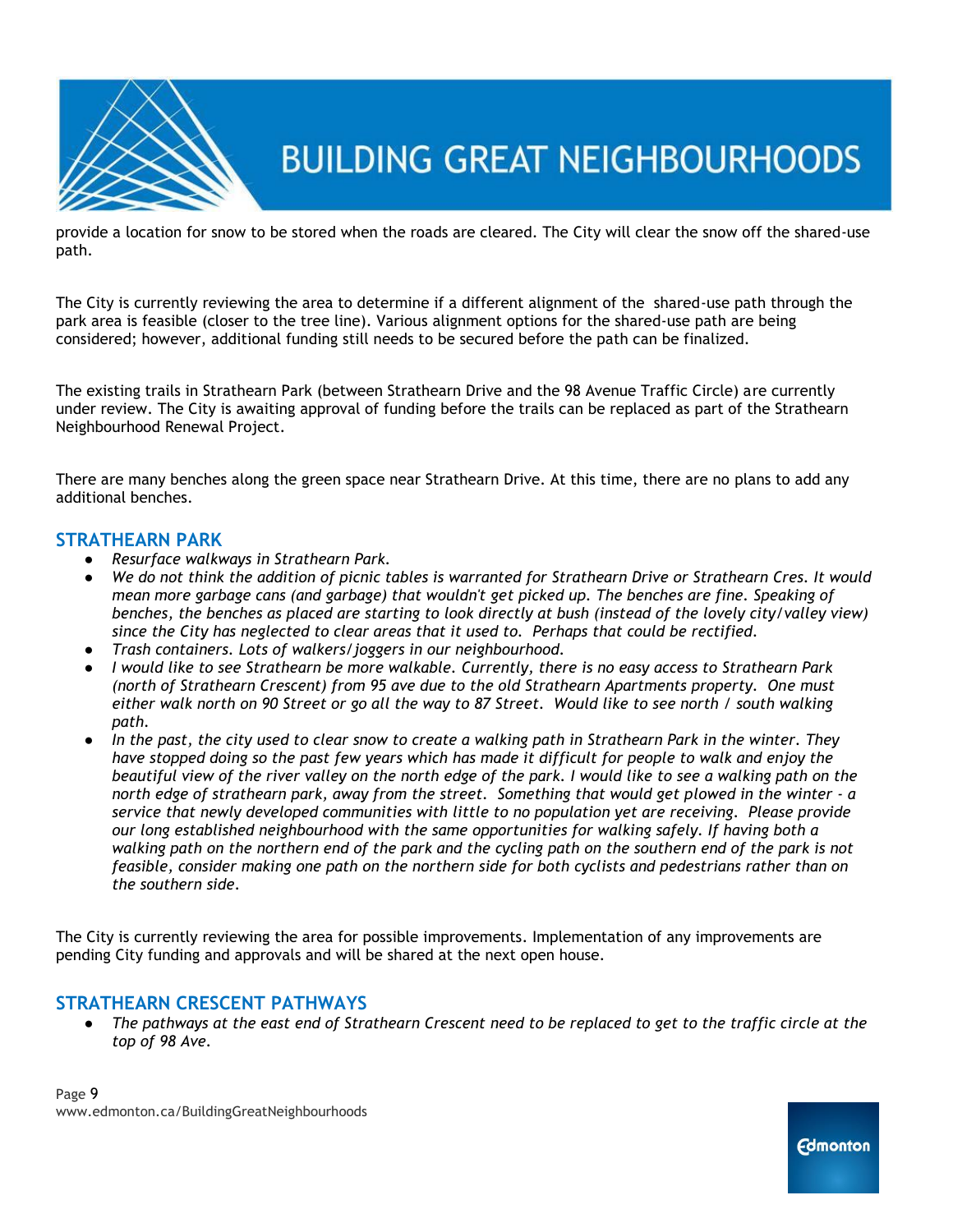

● *The pathways at the east end of Strathearn Crescent need to be improved for walking and bike access to get to the traffic circle at the top of 98 Ave.*

The City is currently reviewing the area for possible improvements. Implementation of any improvements are pending City funding and approvals and will be shared at the next open house.

### **SIDEWALKS**

● *Is it possible to extend the sidewalk that runs up 98 Ave (and ends at the crossing at the traffic circle) to continue along the west side of 85 St up Strathearn Drive?*

This is outside of the Neighbourhood Renewal scope of work. If 85 Street is upgraded in the future, the sidewalk might be extended at that time.

● *Many of the walkways between boulevard sidewalk and road are missing. Are they being removed and/or not replaced? Or just not shown on preliminary design? If it is being replaced, would like it to align with the walkway from my door to the sidewalk as it is currently not aligned.*

The walkway between the boulevard sidewalk and the road is called the "connector sidewalk". The City will reconstruct all existing connector sidewalks and replace them in roughly the same location. The City would consider relocating existing connector sidewalks if there is a conflict with existing infrastructure or mature trees. New connector sidewalks will not be constructed, unless there is a technical reason to do so.

- *The new sidewalk alignment at 89St and 93Ave intersection seems confusing and not as per typical pedestrian facilities. Can the sidewalks and ramps be better aligned so that the walking direction is perpendicular between the island curb and the main sidewalk curb? This will minimize distance of on‐road walking portion and makes more sense from how the ramp is oriented.*
- *The sidewalk southwest of 92B Ave that runs between homes and across the alley is a very well‐used sidewalk but has been left out of any improvements or rehabilitation (no updated signage, no sidewalk replacement/widening, no lighting)...This sidewalk is currently in the COE Community Walking route for the area and is a proposed bike commuter link in this prelim design. It is also part of the COE sidewalk snow removal each year. So this sidewalk needs improvement by the city. Would recommend: widening if possible, new pedestrian lighting, replace the sidewalk, remove the physical poles/gate structure (see pic) and replace with signage, rumble strips.*

The Neighbourhood Renewal Program typically only replaces sidewalks within the road right-of-way. The sidewalk southwest of 92B Ave that runs between the homes is outside of the road right-of-way, however, it is part of a public utility lot (PUL). The City is currently exploring other sources of funding to cover the cost to replace this sidewalk and complete it during the neighbourhood renewal process.

- It is imperative that the city sideways are sloped away from the houses so that water drains away from the *houses.*
- *The current sidewalks slope towards our house - it is essential that the new sidewalk slope away from the house so that water drains away.*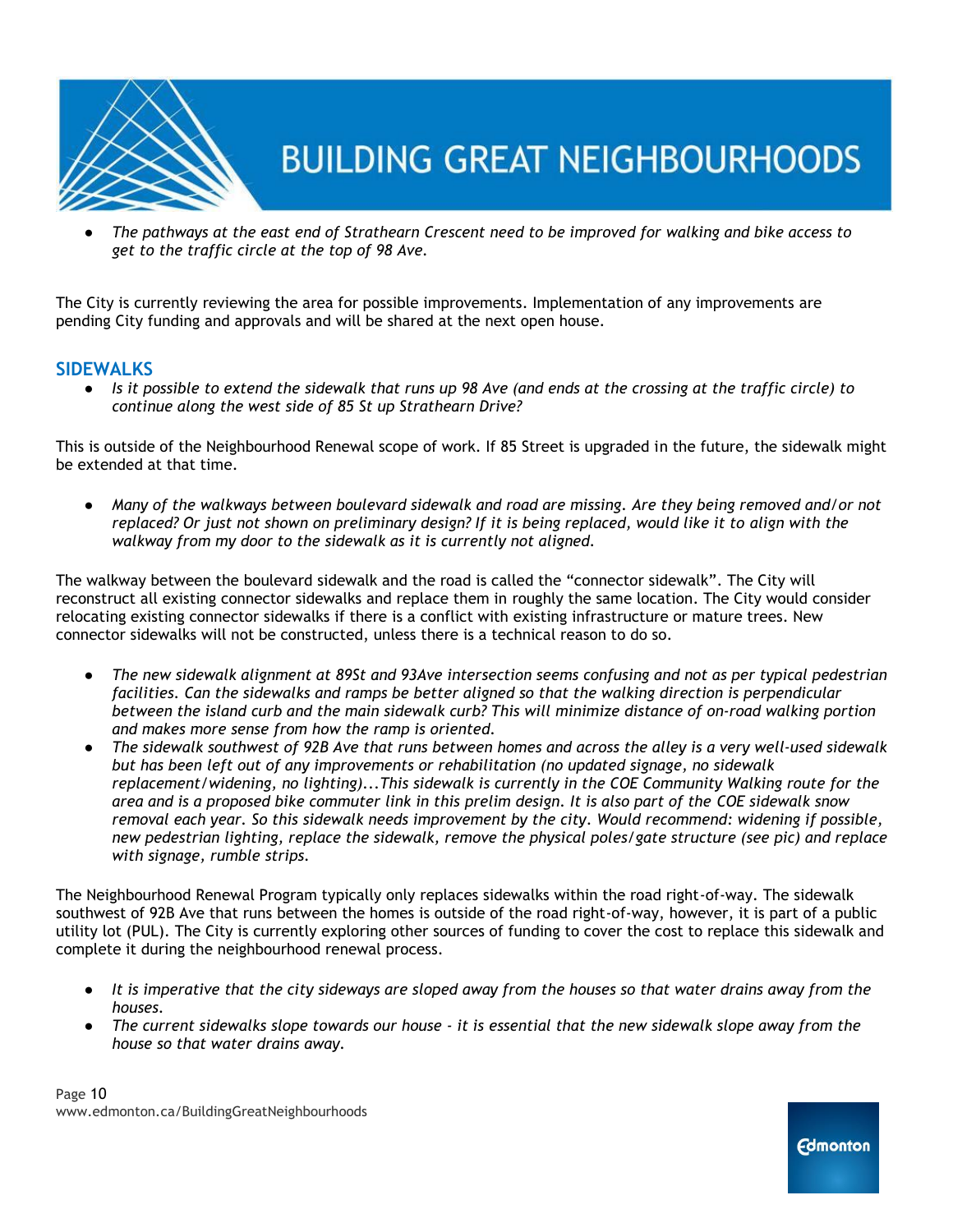

All sidewalks are designed to have a 2% slope away from the houses.

The alignment of the new sidewalk at the intersection of 89 Street and 93 Avenue for the proposed island median will be reviewed to determine if the sidewalk can be realigned to be more perpendicular to the main sidewalk curb. There is an existing mature tree on the southeast side of the intersection that limits the possible locations that the curb ramp can be placed. It is preferred to have the curb ramp on the west side of the tree, so that the tree does not block pedestrians from the line-of-sight of vehicles before they cross the road. The existing roots will need to be exposed to determine how close the curb ramp can be to the tree without affecting its integrity.

### **STREETLIGHTS**

- *I wish to register my note against the proposed new street light standards for the neighbourhood. Increasing property taxes make it difficult for me as a retired pensioner.*
- *Intersection of 92B Ave and 87 St. Current lighting seems quite low during dark hours especially for pedestrians in area. When trees in the boulevard and the island are in full bloom, it is dark in the area of the pedestrian crossing ramps. With many vehicles parked along the north side of 92B ave, there are poor sight lines for vehicles turning as well. Can another pole be place in the area to ensure levels and safety is met?*
- *To make connector sidewalks better lit, can you consider adding pedestrian walkway light poles to the following sidewalks? Use of "house shields" to minimize spill light to nearby houses. a. Walkway south of 92A Ave: b. Walkway southwest of 92B Ave c. East of Silver Heights Park.*
- *Strathearn Drive Staircase Lighting: This is an old drill stem type pole that is rusting and past end of life. Also it is a davit style pole for a pedestrian facility. Has old style luminaire is not LED and adding unnecessary uplight. Please upgrade to current standard pedestrian pole. Secondly, this staircase is used frequently for connecting to river valley trail system, Gallagher Park(folk festival) and for fitness. It is very dark at bottom of staircase and a low wattage light would be beneficial for sense of security, wayfinding the trails, etc.*
- *Why isn't upgrading alley lighting to LED also part of the lighting upgrade? Wasn't this done in neighbourhoods in the past? This will ensure energy savings and keeping maintenance costs down.*

As part of the neighbourhood renewal process, existing alley lighting will be upgraded to new LED luminaires

As per the Light Efficient Policy (C576) the street light locations are re-installed back as close to the existing streetlight location as possible. However, during the streetlight design and review process, all intersections and crosswalks will be reviewed for the possibility of lighting upgrades. Lighting upgrades are typically done at high collision intersections and all marked crosswalks are upgraded to the best possible lighting based on existing infrastructure locations and limitations.

Any new additional lighting on walkways may be requested through Great Neighbourhoods. House shields are used when there are homes adjacent to the walkway.

The existing streetlight pole at the top of the staircase will be upgraded with a new pole and LED luminaire. As per the Light Efficient Policy (C576) and the environmentally sensitivity of the requested light location at the bottom of the staircase, no additional lighting will be installed.

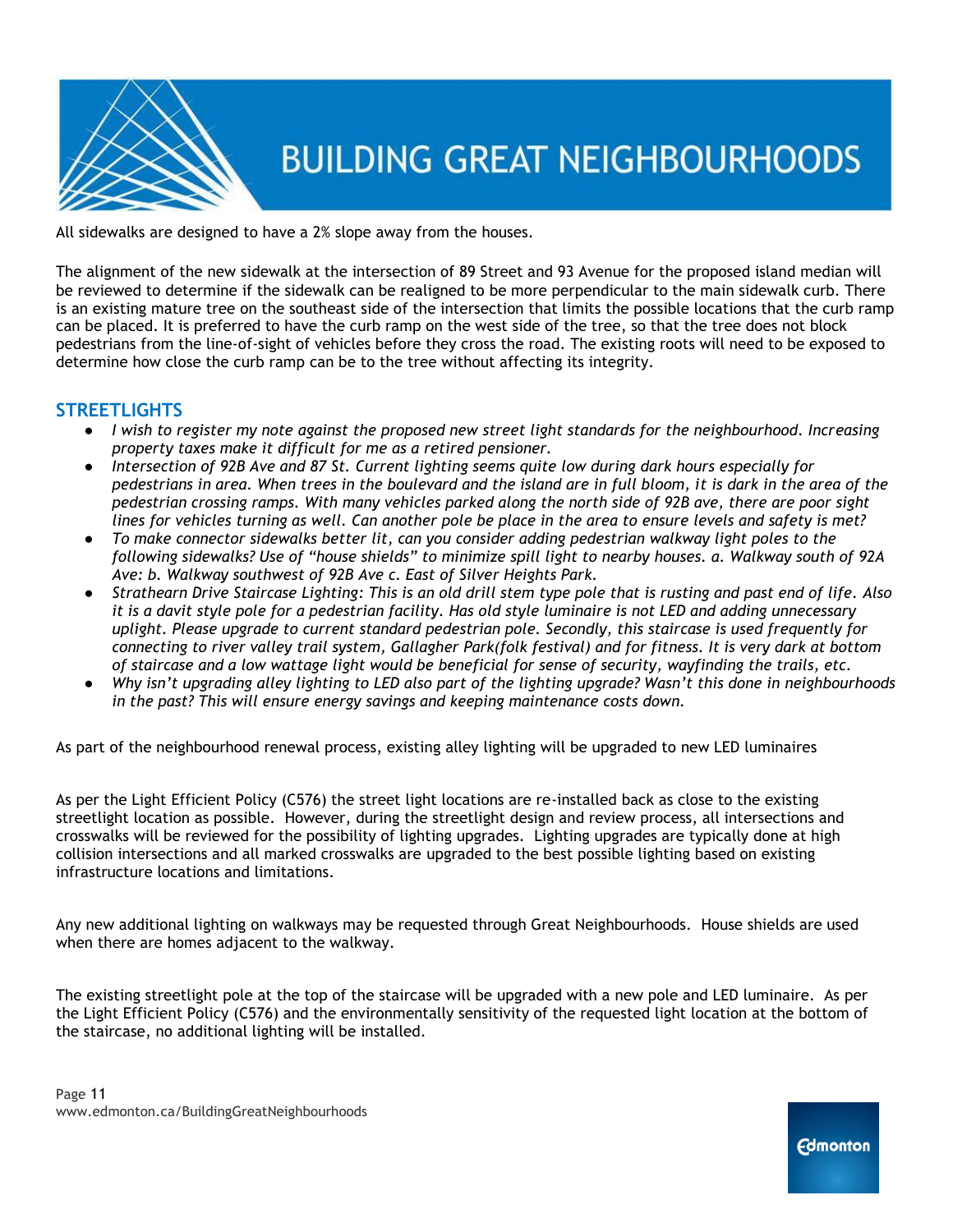

### **TRAFFIC**

● *Is it possible to install traffic signal lights at the intersection of 85 St and Strathearn Drive?*

Transportation Operations uses an objective evaluation process to assess requests for upgrading traffic controls. Considerations include: main and side street vehicle volumes, the delays experienced by drivers, the impacts of queued traffic, safety concerns, and implications of signalization on the overall roadway network as well as the community. This evaluation provides a means of determining the appropriateness of the existing traffic control at a given location.

The intersection assessment for full signalization at this location has been scheduled to be completed by the fall 2016.

- *We would like to see something in place to slow down speeders along Strathearn Dr. speed bumps?? Especially at intersection of Strathearn Dr. and 87 Street. Will get even busier once the apt. complex gets built in the neighbourhood, ie. Strathearn Heights.*
- *Stop control on service road northbound.*

Traffic calming measures can be reviewed to determine what treatments are most appropriate. Speed bumps create maintenance concerns in the winter when graders try to clear the snow off the road.

Stop control signs will be included with the service road.

### **TREES**

● *Will the City consider a bylaw that should a property owner remove a healthy mature tree on the property they must replace with a new tree. Vancouver/Shaunessy did this and it made a huge difference.*

It is illegal for anyone to remove trees on City property unless it is done by the City and the Corporate Tree Policy is followed. The corporate tree policy states that when a viable tree is removed, the proponent must provide equitable compensation. A large boulevard tree can be worth as much as \$85,000. Replacing a large tree with a new planting is not equitable.

#### **OTHER**

- *I think it is very exciting this rehab is taking place, it is long over due.*
- *Very good presentation, hope all goes according to the plans. The neighbourhood should look great.*

Thank you for your comments. We are glad you are excited about the neighbourhood renewal plans for Strathearn.

● *I'd also like to see the opportunity for community members to plant flower gardens and/or vegetable gardens on city owned green space that is not being used. So for instance, the cement triangles that you are planning to build at the large intersections (eg. 93 Ave and 89 St) - could have garden space for community members to plant flowers or veggies.*

Page 12 www.edmonton.ca/BuildingGreatNeighbourhoods